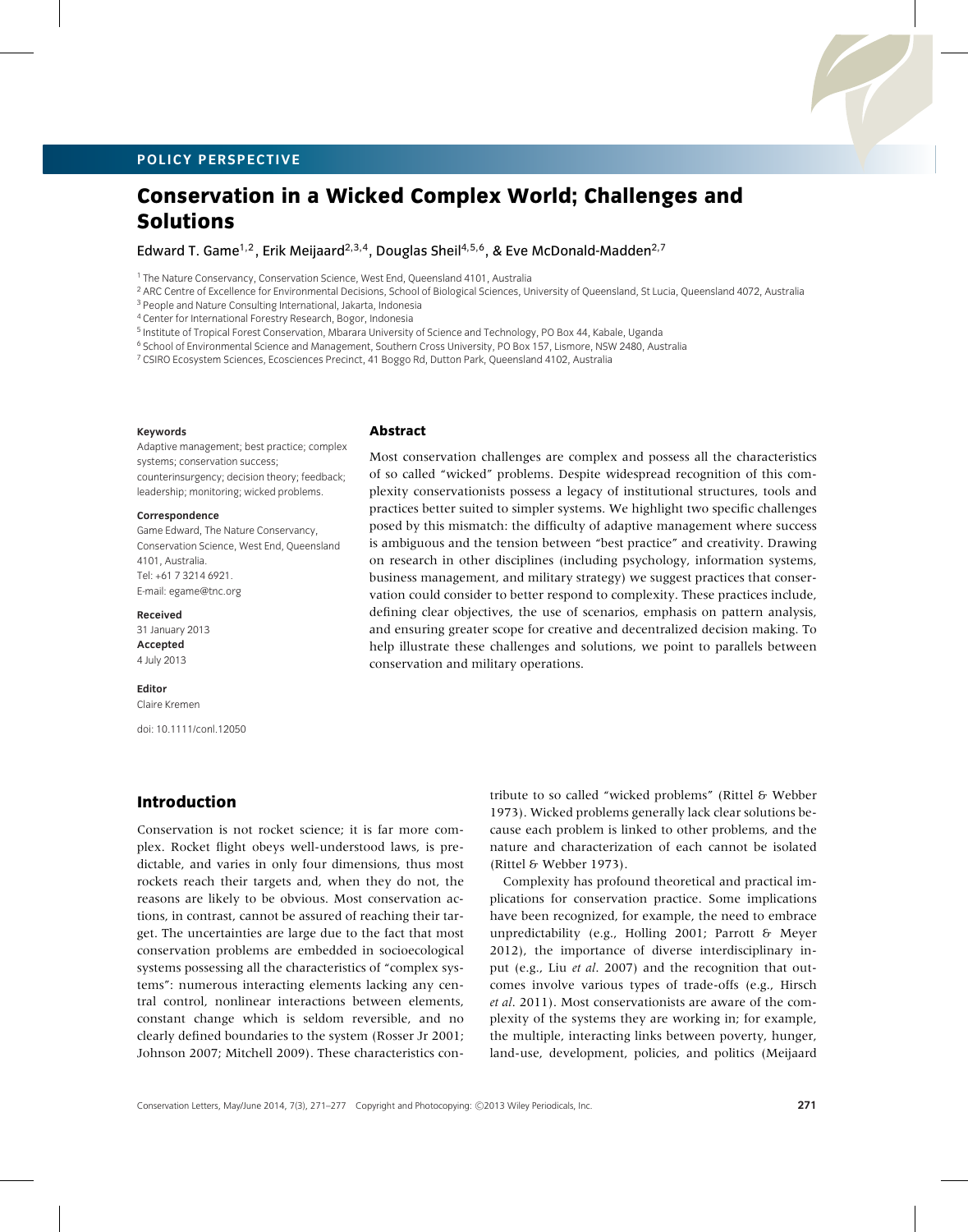**Table 1** Tips for addressing wicked conservation problems in complex systems; suggested changes relative to conventional conservation practice

| Current conservation practice                                                                   | Change suggested for complex systems and wicked problems                                                        |
|-------------------------------------------------------------------------------------------------|-----------------------------------------------------------------------------------------------------------------|
| Emphasis on "best practice" in conservation approaches                                          | Challenge "best practice"                                                                                       |
|                                                                                                 | Responsive to competing and creative solutions                                                                  |
|                                                                                                 | Clearly established objectives beneath which there is flexibility in how tasks are achieved                     |
| Desire to be evidence based                                                                     | Focus analysis of evidence on the search for pattern recurrence                                                 |
| Heavy reliance on experts and a narrow view of expertise                                        | Reduce emphasis on "expert" opinion in favor of a more diverse set of voices and a broader<br>view of expertise |
| Over reliance on feedback control or passive adaptive<br>management as a response to complexity | Emphasis on predicting the likely impact and benefit of strategies in the context of multiple<br>scenarios      |
| Belief that clear measures of success and/or failure exist                                      | Honesty about the trade-offs in any outcome                                                                     |
| Reluctance to share information on perceived failures                                           | Communicate transparently and constructively about perceived failures and uncomfortable<br>truths               |
|                                                                                                 | Failure of a campaign or strategy is an acknowledged risk of doing business                                     |
| Hierarchical leadership                                                                         | Distributed responsibility for decision making                                                                  |
| Focus on strategy or means rather than ends                                                     | Clear articulation of the outcomes we are ultimately trying to achieve                                          |

*et al*. 2012; Sassen *et al*. 2013). Nonetheless, the approaches, tools, and even institutional structures used in conservation are generally suited to simpler, more tractable systems. Like most conservation practitioners and scientists, we often find ourselves considering problems as if they were an engineering problem, with clear cause and effect relationships, and the ability to determine an optimal intervention.

Complex systems and the associated wicked problems have been the focus of research in various fields including mathematics, computing, psychology, ecology, social science, knowledge management, military studies, and business management. These parallel developments have generated the cross-disciplinary fields of complexity science and systems sciences. Drawing on insights from these fields we identify challenges for conventional conservation practice; specifically, the difficulty of adaptive management where success is ambiguous, and the tension between best practice and creativity. We consider how modern military conflicts embody comparable challenges, and offer suggestions for how conservation practices might change to better navigate complex systems and wicked problems (summarized in Table 1).

### **Success and adaptive management**

Our track record for determining whether conservation investments have been successful is limited (Jepson 2005; Ferraro & Pattanayak 2006; Brooks *et al*. 2009). This assessment challenge relates to various factors such as the slow pace of conservation impact, but complexity and "wickedness" play a major role. Apparent positive change in any one element of a complex system may have unintended negative repercussions. Given that most con-

servation programs have multiple objectives, such as protecting biodiversity and improving livelihoods, the reality is that, unless multiple synergies dominate without any trade-offs (presumably rare), success will be subjective and difficult to characterize (Sheil & Meijaard 2010). For example, we could be effective at implementing conservation management that controls hunting of orangutans, but unless forest resources are adequate, these orangutans may negatively impact forest structure and general forest biodiversity, or antagonize surrounding communities that suffer from crop raiding (Meijaard *et al*. 2011). There is no "right" solution to wicked problems in complex systems, only trade-offs that appear more or less favorable depending on your perspective. This ambiguity also means that there is rarely any need to declare conservation actions a failure—something that might risk future support. For fundraisers this looks like a benefit, but there are downsides.

We believe that the challenge of defining conservation success negatively impacts conservation more than is typically acknowledged. The need to work in complex systems makes adaptive management (AM) highly appealing but ultimately incredibly difficult. AM—or "feedback" control as it is termed in the operations research literature—has become a standard concept among conservation agencies (Natural Resource Management Ministerial Council 2004; Walters 2007; Williams *et al*. 2007). Under an AM paradigm, decisions about interventions are based on the current state of the system and feedback about the performance and impact of any previous and ongoing interventions (e.g., Walters 1986; McDonald-Madden *et al*. 2010; Nichols *et al*. 2011). AM is frequently cited by agencies and scientists alike as an appropriate response to the uncertainty inherent in complex systems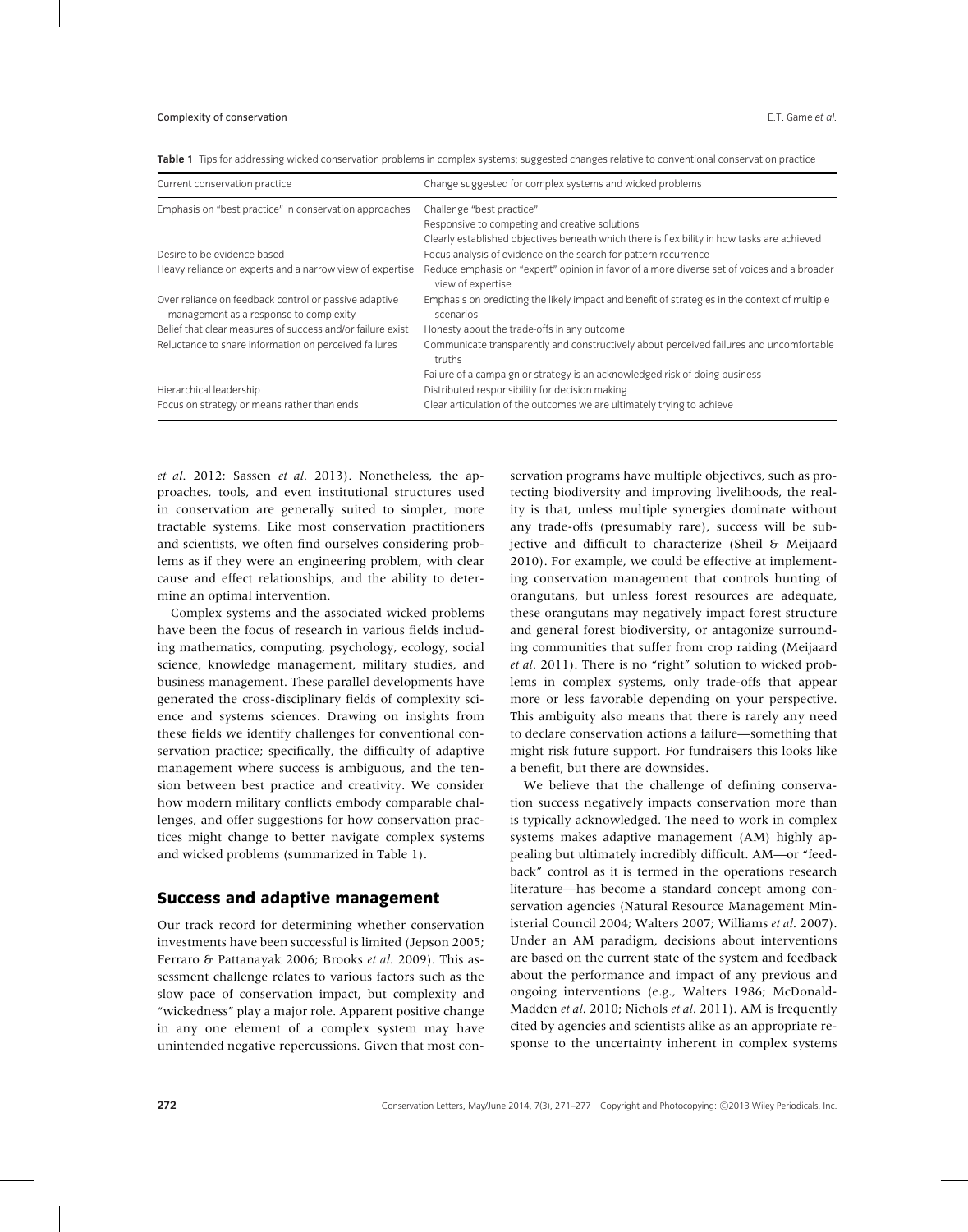(Williams *et al*. 2007; Nichols *et al*. 2011). Less frequently acknowledged is that AM is, at least in part, appealing because it reduces cognitive effort and resources invested in planning; changing the maxim "Ready, Aim, Fire" to "Ready, Fire, Aim" (Patton 2011) though perhaps "Ready, Fire, Aim, Fire" is more suitable. Behavioral studies of decision making suggest that in complex systems, most decision makers prefer feedback control over predictive control (where an explicit model of the system is developed and used to estimate the expected performance of different actions) because it allows them to proceed with the application of simple mental models and rules of thumb (Brehmer 1990). Although AM can be extremely rigorous (e.g., McDonald-Madden *et al*. 2010), in its more typical application in conservation it reduces upfront investment in understanding a system (a challenging task in complex systems) and instead focuses on the easier tasks of management structure and execution.

Although complex systems increase the appeal of AM, they also undermine its utility. There are two main problems. First, as mentioned above, measuring performance in complex systems is tricky. Unless a conservation solution is an unmitigated disaster (e.g., the Sumatran rhinoceros on Borneo, see Zafir *et al*. 2011), the need for, or value of, other approaches might remain unnoticed or unconvincing. In our experience, changes in strategy, even in programs that profess to be adaptive, are rare. An explanation is that the challenge of determining performance in complex systems means that regardless of outcome, the options for doing better are seldom clear or compelling, especially if funding for original strategies remains adequate.

The second way in which complex systems undermine AM is related to their wickedness. In a wicked problem, implementing any given solution will change the nature of the problem, which in turn influences the performance of the solution and so on. An example of such behavior in conservation is how the purchase of land for conservation can accelerate subsequent development and the fragmentation of the surrounding areas (Armsworth *et al*. 2006). Similarly, how stakeholders perceive a project and the way it is implemented ultimately changes conditions for the next project. One of the fundamental tenets of AM is that you have iterative decisions allowing learning from past decisions to alter future decisions (Walters 1986; Nichols *et al*. 2011). Tackling wicked problems in complex systems means you never get truly iterative decisions. Decisions in conservation seldom have identical contexts, and even small differences in context often matter, thus violating a core assumption of adaptive management—this significantly diminishes AM's utility as a management approach in complex systems.

Acknowledging the challenges does not mean that AM cannot be useful in conservation (Johnson & Williams 1999; Allen & Gunderson 2011), or that we should not make concerted attempts to learn about the effectiveness of interventions and apply this knowledge to future decisions. In some cases, there are likely to be subcomponents of larger conservation problems for which an AM approach is appropriate and effective, for example, understanding the near-term response of a single species to a set of potential management options being implemented (Nichols *et al*. 2006). The challenges highlighted here simply flag that for many conservation problems, adaptive management is more difficult than is generally acknowledged. This will be especially true as conservation gains complexity as it trends toward larger scale projects and ambitious objectives that include human well-being and ecosystem service delivery (Sayer *et al*. 2013).

Perhaps counter-intuitively, part (and only part) of the solution to working more successfully in complex systems lies in greater emphasis on predictive control, focusing on a series of scenarios rather than a single outcome (Allen & Gunderson 2011; Parrott & Meyer 2012). Using scenarios in predictive control involves forecasting the response of a system to a variety of uncertain futures. A formal approach to scenario-based predictive control involves identifying potential bifurcations in key drivers of change in a system. A predictive model is then used to explore how these bifurcations in assumptions influence the likelihood of different outcomes from a given intervention. Alternatively, a straightforward but informal approach to scenario-based predictive control, is to simply ask planners and decision makers, "what information would make you adjust your choice of actions and why?" It is helpful if qualitative storylines accompany each scenario. Alternate scenario predictions can aid in considering uncertainties and the robustness of alternate strategies to uncertainty (Peterson *et al*. 2003). Establishing alternative strategies for different scenarios facilitates rapid (but not hasty) change of tactics in response to feedback about the evolution of the problem; this is often an important missing element from attempts at AM in conservation (Lindenmayer *et al*. 2011). The use of predictive control can also accelerate learning (Hauser *et al*. 2006) and is advocated by much of the scientific literature on AM (McDonald-Madden *et al*. 2011; Nichols *et al*. 2011).

## **Best practice and creativity**

Conservation often emphasizes "best practice." Many conservation organizations support standardized planning methods and strongly encourage partners to adopt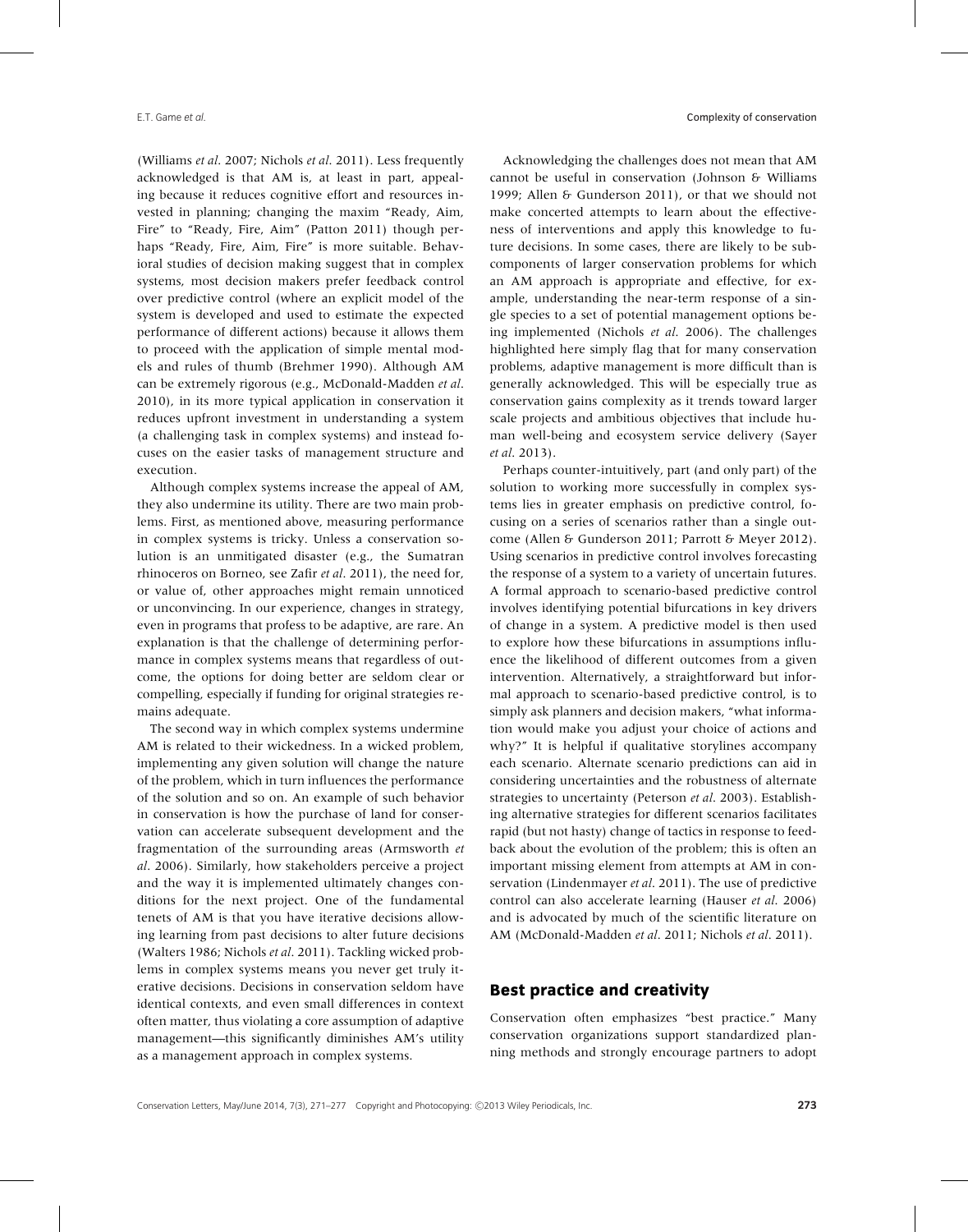similar approaches (e.g., Conservation Measures Partnerships 2007). There is constant pressure to leverage approaches and strategies through replication, and numerous publications are concerned with best practice (e.g., Morgan & Sanz 2007; Kühl et al. 2008; Hockings & Humle 2009). Apart from the fact that claims of best practice are typically unsupported by comparative evidence (and are perhaps better considered as "conventional" practice), we believe that their application to complex conservation problems has often resulted in a proliferation of what Mitroff & Silvers (2009) call a "Type III error"; finding a good solution to the wrong problem. A well-documented example of the pitfalls of best practice in complex systems is the use of integrated conservation and development projects (ICDPs) in communities with little history of natural resource care and where the main pressures were external to the community (McShane & Wells 2004).

We are cognizant of the fact that the suggestions we make here for navigating complex systems could itself be labeled as "best practice" guidance. We do not make this claim because we are not certain if they are best though we believe that they are options that might usefully be considered. We also acknowledge the importance of capturing and sharing experience, tasks that unfortunately are often packaged, unqualified under the banner of "best practice." While there are certainly legitimate reasons for standardizing conservation approaches, best practice is, inevitably, past practice and emphasizing it too strongly may retard efforts to navigate complex systems (Ostrom & Cox 2010). Knowledge management researchers have suggested that best practice is ill suited to complex systems, and is only appropriate in known or knowable systems; those in which a predictable response could be expected from repeating an intervention (Snowden 2002). Few conservation problems relating to socioecological systems fall into this predictable category.

Rather than adhering to nominal best practice, studies into successful management and leadership in complex situations consistently emphasize a willingness to disrupt existing behaviors and to be open and responsive to competing and creative options (Snowden & Boone 2007; Uhl-Bien *et al*. 2007). We believe that a relatively unacknowledged tension exists between creativity and best practice in conservation. Fostering creativity requires leadership that is open to diverse inputs, and encourages discussion, dissent, and diversity (Regine & Lewin 2000; Marion & Uhl-Bien 2002). One reason this has been challenging in conservation is the reliance on "experts." In conservation, expertise is typically conferred through lengthy engagement with the system in question. It has been argued that the very development of expertise inevitably leads to entrained thinking (Snowden 2002). The view of expertise and the weight given to it in conservation are in sharp contrast to business ventures that have successfully navigated complex systems through a disruptive and decentralized model of innovation. Google, a good example of such practices, places great emphasis on distributed leadership and a wide diversity of skills and opinions in its workforce (Levy 2011). Research in the field of environmental conservation decision making suggests that perceived level of expertise is poorly correlated with the accuracy of advice and that accuracy was most easily improved by taking a more broadly defined view of expertise (Burgman *et al*. 2011).

However, distributed leadership alone is not enough to break the hold of "best practice"; the freedom to innovate also comes from the confidence of clearly established objectives beneath which there is flexibility in how tasks are achieved (Uhl-Bien *et al*. 2007; Gregory *et al*. 2012). This is akin to planning and decision-making processes that focus broadly on what needs to be achieved rather than the means of getting there—as recommended in the previous section. If a conservation program manager knew they could approach forest protection by any legal means, this flexibility might lead to unorthodox but potentially effective solutions such as the legal use of tree spiking to prevent illegal logging (Meijaard & Sheil 2011). Similarly, complexity science has revealed that complex systems are managed most efficiently when clear rules-of-the-game are established beneath which system components can self-organize (that is adopt structures responsive to local conditions) without extensive top-down control (Helbing 2013).

An institutional approach to harnessing creativity might involve restructuring the systems of funding and rewards. Examples of this can be seen in both the United States Agency for International Development (USAID) and United Kingdom Department for International Development (DFID) which have established funding programs that focus exclusively on novel and creative practices rather than application of existing practices (US-AID 2013). Creativity is promoted through provision of a large number of relatively small grants with the recognition that many will not be successful enough to warrant further funding. Rather than rewarding a project for its application of some nominal best practice, this approach rewards innovation and diversity of practice. Such experience is also likely to make an organization both more robust and more flexible and responsive to the surprises that are inevitable in complex systems.

Acknowledging complexity does not mean abandoning the analyses required to learn what tends to work and what does not, and in what contexts. Even in the most complex systems, patterns can emerge that can guide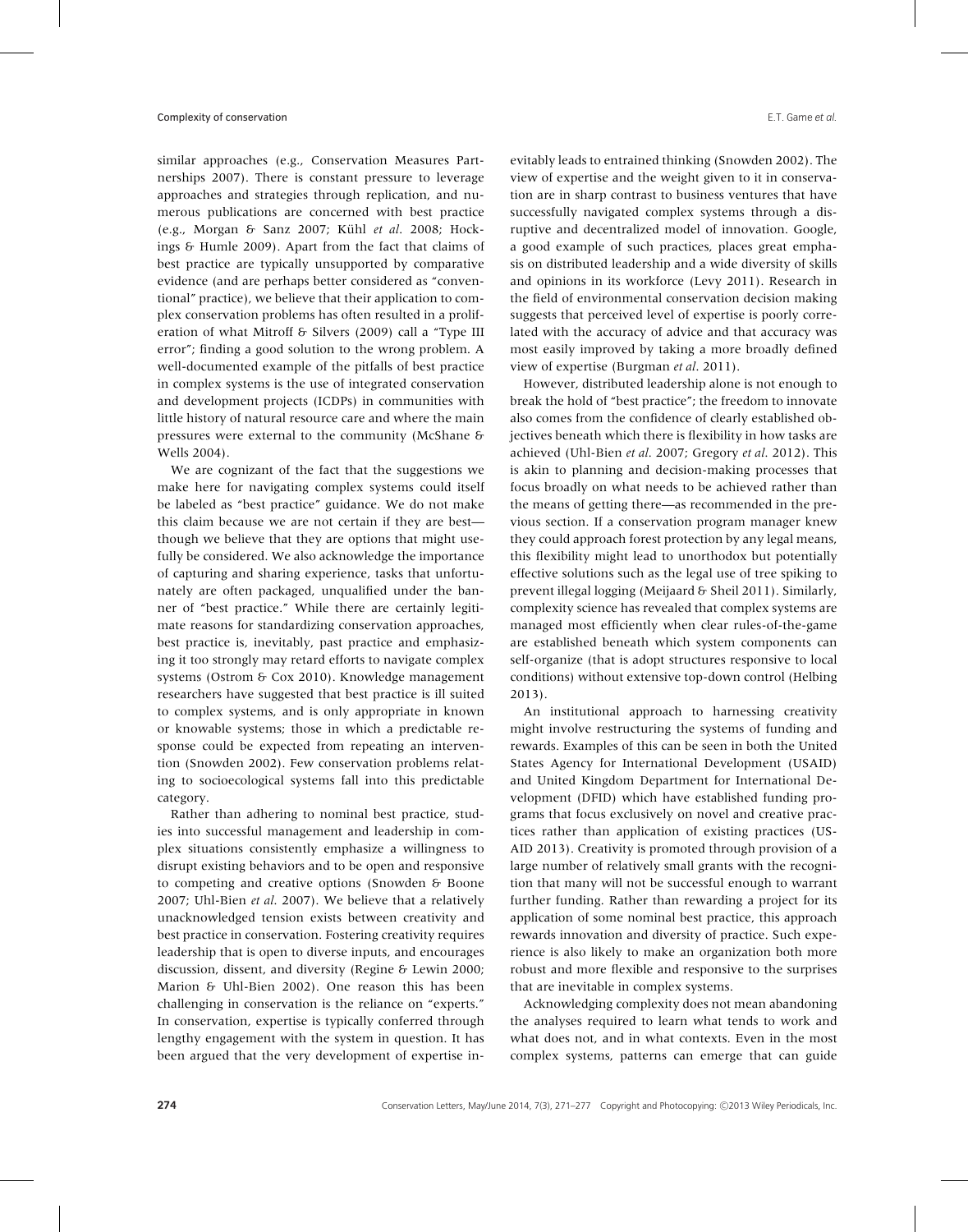interventions. As such, it remains profitable to focus analysis of current evidence on the search for particular cause–effect relationships that often occur in different contexts. For example, Johnson *et al*. (2011) illustrate a simple, consistent pattern of violence escalation in terrorist and insurgent activities. In complex counterinsurgency operations, the U.S. military considers "event-pattern analysis" to be the basic element of their analysts' work (Petraeus 2006). Similarly, knowledge management research suggests that in complex systems, effort should be directed to the recognition and management of patterns rather than best practice (Snowden 2002). Repeated patterns are likely to exist in conservation work, such as the predictable impact of dams on environmental flows, that could flag places or events for which replication of particular interventions might be appropriate.

## **What can we learn from the military?**

For over a decade the United States and its allies have conducted a military campaign in Afghanistan. The protracted nature of this campaign is generally seen as a reflection of an earlier underestimation of the complexity of the task (AP 2011). The challenges that complexity pose for military engagement in Afghanistan are often similar to those that arise in conservation. The Afghanistan campaign suffered from unclear objectives—"freedom" means different things to different people—and aims have been expanded and linked to humanitarian outcomes and development achievements. Defining success has been difficult; for example, was it a success to replace the Taliban with a corrupt government allowing opium exports to flourish (Debusmann 2009)? In response to such challenges, the U.S. military has altered its structure and tactics. The shared characteristics between military and conservation challenges and approaches provide potential lessons, suggestions, and opportunities for conservation tactics and practice.

Resources alone cannot tame complexity. In Afghanistan, the United States has discovered that it cannot spend its way to a solution. Although conservationists routinely bemoan the lack of funds for their activities (McCarthy *et al*. 2012), there is little evidence that bigger budgets make conservation easier or more effective. Having the money to buy oil palm plantations does not resolve issues around employment, development, secondary industries, and trade agreements (Venter *et al*. 2008). If conservation and warfare were simply about available funds they would be straightforward; work out what we are willing to pay for and get the job done. Working effectively in complex systems requires a redesign of how we interact with them.

Complex systems demand distributed leadership (Uhl-Bien *et al*. 2007) and a decentralized approach to strategic analysis (Petraeus 2006). Rather than relying on a central intelligence body, the United States now emphasizes local analyses. This has required increased analytical expertise among field units, and decentralized decision making to allow for a rapid response. The military's hierarchical structure has had to be modified to support these decision-making processes. Distributed leadership can be facilitated through a clear set of objectives and principles which provides local leaders the confidence to explore novel solutions rather than worry about compliance with best practice (Uhl-Bien *et al*. 2007). The militaries of the United Kingdom and Israel have found it effective to establish clear mission objectives at a high level but then devolve tactical decisions to local commanders (Moffat 2002). A related point is the need to listen to diverse voices during decision making. Recognizing that good strategies in complex systems are as likely to come from subordinates as from the higher ranks, the army encourages leaders to explore challenges and solutions with a broad group (Petraeus 2006). General Petraeus recognized that the break with conventional practices would be a shock to many—in a statement attached to the guidance he told his staff: "If this sounds un-military, get over it."

We do not claim that these changes within the United States and other militaries have resulted in improved military or humanitarian outcomes in Afghanistan. However, we have reported them here for three reasons: (1) they are the result of carefully considering problems similar to those faced in conservation; (2) there is some convergence in these recommendations across quite disparate fields and literature; and (3) many of the tools we use in conservation planning (for example, optimization routines and the Delphi approach to expert information), were originally developed for military applications and yet have made important contribution to conservation practice.

#### **Conclusion**

Acknowledging the systems we work in as complex and plagued with wicked problems allows us to learn from other fields facing similar challenges. Opportunities for progress lie in how we define and share objectives, how we use scenarios, and in our willingness to distribute leadership and engage diverse views to promote creativity. Borrowing concepts from other fields will not solve all our problems, but it broadens our range of options.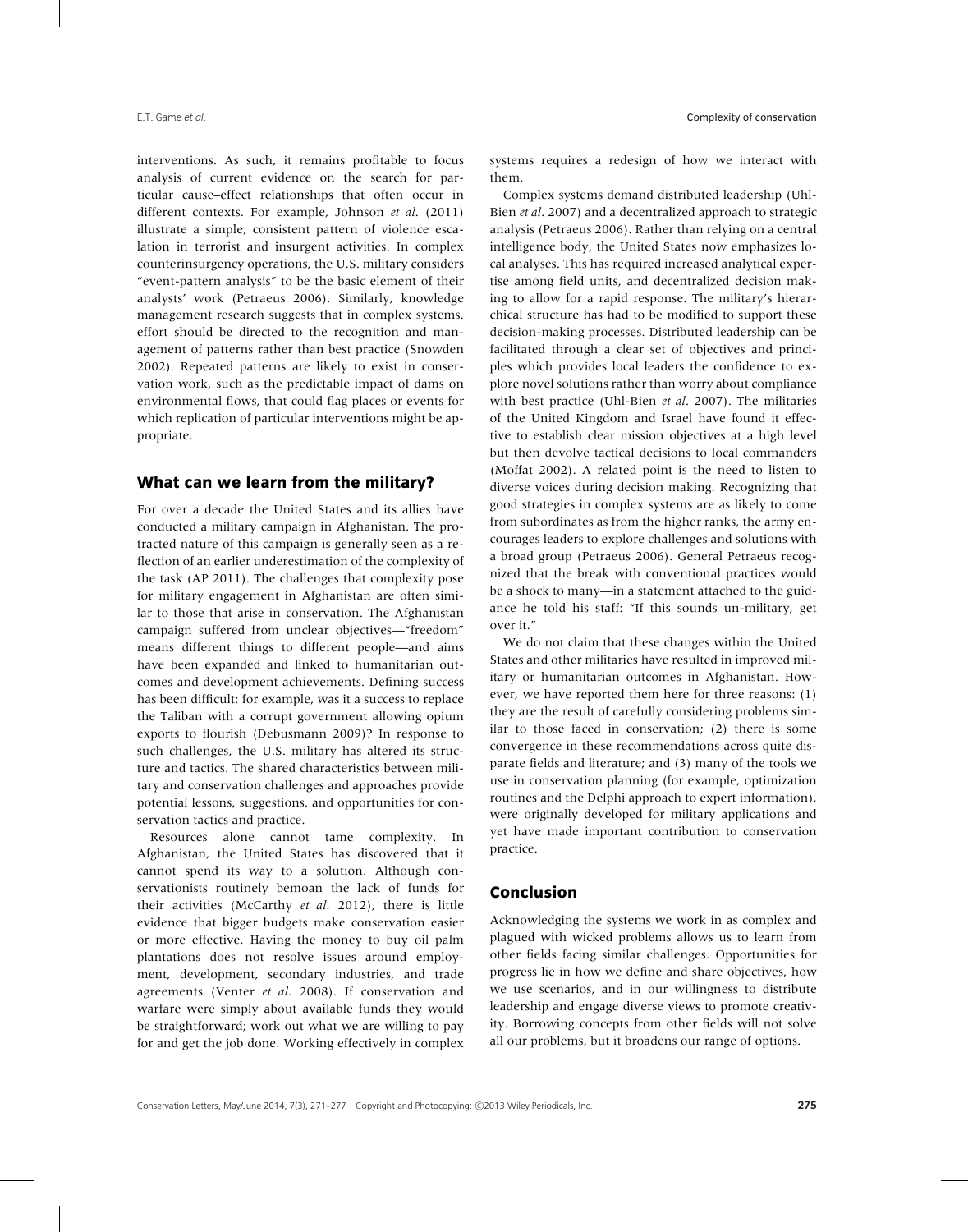# **Acknowledgments**

We thank Peter Kareiva, Michael Bode, Claire Kremen, and three anonymous reviewers for constructive input that greatly improved this manuscript. We thank Kirsten Evans for introducing us to some of the literature on management of complex systems.

### **References**

Ahmad Zafir, A.W., Payne, J., Mohamed, A. *et al.* (2011). Now or never: what will it take to save the Sumatran rhinoceros Dicerorhinus sumatrensis from extinction? *Oryx*, **45**, 225-233.

Allen, C.R. & Gunderson, L.H. (2011). Pathology and failure in the design and implementation of adaptive management. *J. Environ. Manage.*, **92**, 1379-1384.

- AP. (2011). U.S. had 'frighteningly simplistic' view of Afghanistan as war began, Retired Gen. McChrystal says. NY Daily News. http://www.nydailynews.com/news/ national/u-s-frighteningly-simplistic-view-afghanistanwar-began-retired-gen-mcchrystal-article-1.960480 (visited Oct. 6 2012).
- Armsworth, P.R., Daily, G.C., Kareiva, P. & Sanchirico, J.N. (2006). Land market feedbacks can undermine biodiversity conservation. *Proc. Nat. Acad. Sci. U.S.A.*, **103**, 5403-5408.
- Brehmer, B. (1990). Strategies in real-time, dynamic decision making. Pages 262–279 in R.M. Hogarth, editor. *Insights in decision making: a tribute to Hillel J. Einhorn*. University of Chicago Press, Chicago.
- Brooks, T.M., Wright, S.J. & Sheil, D. (2009). Evaluating the success of conservation actions in safeguarding tropical forest biodiversity. *Conserv. Biol.*, **23**, 1448-1457.
- Burgman, M.A., McBride, M. & Ashton, R. *et al.* (2011). Expert status and performance. *PLoS ONE*, **6**, e22998.

Conservation Measures Partnerships. (2007). Open Standards for the Practice of Conservation, Version 2.0.

Debusmann, B. (2009). Afghanistan imperative: taming the narco-state. The New York. http://www.nytimes. com/2009/2001/2030/world/americas/2030iht-letter. 2001.19805304.html (visited Jan. 30, 2009).

Ferraro, P.J. & Pattanayak, S.K. (2006). Money for nothing? A call for empirical evaluation of biodiversity conservation investments—. *Plos Biol.*, **4**, 482-488.

Gregory, R., Failing, L., Harstone, M., Long, G., McDaniels, T. & Ohlson, D. (2012). *Structured decision making: a practical guide to environmental management choices*. Wiley-Blackwell, Oxford, UK.

Hauser, C.E., Pople, A.R. & Possingham, H.P. (2006). Should managed populations be monitored every year? *Ecol. Appl.*, **16**, 807-819.

Helbing, D. (2013). Globally networked risks and how to respond. *Nature*, **497**, 51-59.

Hirsch, P.D., Adams, W.M., Brosius, J.P., Zia, A., Bariola, N. & Dammert, J.L. (2011). Acknowledging conservation

trade-offs and embracing complexity. *Conserv. Biol.*, **25**, 259-264.

- Hockings, K. & Humle, T. (2009). *Best Practice Guidelines for the Prevention and Mitigation of Conflict Between Humans and Great Apes*. IUCN SSC Primate Specialist Group, Gland, Switzerland.
- Holling, C.S. (2001). Understanding the complexity of economic, ecological, and social systems. *Ecosystems*, **4**, 390-405.
- Jepson, P. (2005). Governance and accountability of environmental NGOs. *Environ. Scie. Pol.*, **8**, 515-524.
- Johnson, F. & Williams, B.K. (1999). Protocol and practice in the adaptive management of waterfowl harvests. *Conserv. Ecol.*, **3**, e8.
- Johnson, N., Carran, S., Botner, J. *et al.* (2011). Pattern in escalations in insurgent and terrorist activity. *Science*, **333**, 81-84.
- Johnson, N.F. (2007). *Two's Company, Three is Complexity: a simple guide to the science of all sciences*. Oneworld, Oxford.
- Kühl, H., Maisels, F., Ancrenaz, M. & Williamson, E.A. (2008). *Best practice guidelines for surveys and monitoring of great ape populations*. IUCN SSC Primate Specialist Group (PSG), Gland, Switzerland.
- Levy, S. (2011). *In the plex: how Google thinks, works and shapes our lives*. Simon and Schuster, New York.
- Lindenmayer, D.B., Likens, G.E., Haywood, A. & Miezis, L. (2011). Adaptive monitoring in the real world: proof of concept. *Trends Ecol. Evol.*, **26**, 641-646.
- Liu, J.G., Dietz, T., Carpenter, S.R. *et al.* (2007). Complexity of coupled human and natural systems. *Science*, **317**, 1513-1516.
- Marion, R. & Uhl-Bien, M. (2002). Leadership in complex organizations. *Leadership Quart.*, **12**, 389-418.
- McCarthy, D.P., Donald, P.F. & Scharlemann, J.P.W. *et al.* (2012). Financial costs of meeting global biodiversity conservation targets: current spending and unmet needs. *Science*, **338**, 946-949.
- McDonald-Madden, E., Probert, W. & Hauser, C.E. *et al.* (2010). Active conservation of threatened species in the face of uncertainty. *Ecol. Appl.*, **20**, 1476-1489.
- McDonald-Madden, E., Runge, M.C., Possingham, H.P. & Martin, T.G. (2011). Optimal timing for managed relocation of species faced with climate change. *Nature Climate Change*, **1**, 261-265.

McShane, T.O. & Wells, M.P. (2004). *Getting biodiversity projects to work: towards more effective conservation and development*. Columbia University Press, New York.

Meijaard, E., Buchori, D., Hadiprakoso, Y. *et al.* (2011). Quantifying killing of orangutans and human-orangutan conflict in Kalimantan, Indonesia. *PLoS One*, **6**, e27491.

- Meijaard, E. & Sheil, D. (2011). A modest proposal for wealthy countries to reforest their land for the common good. *Biotropica*, **43**, 544-548.
- Meijaard, E., Wich, S., Ancrenaz, M. & Marshall, A.J. (2012). Not by science alone: why orangutan conservationists must